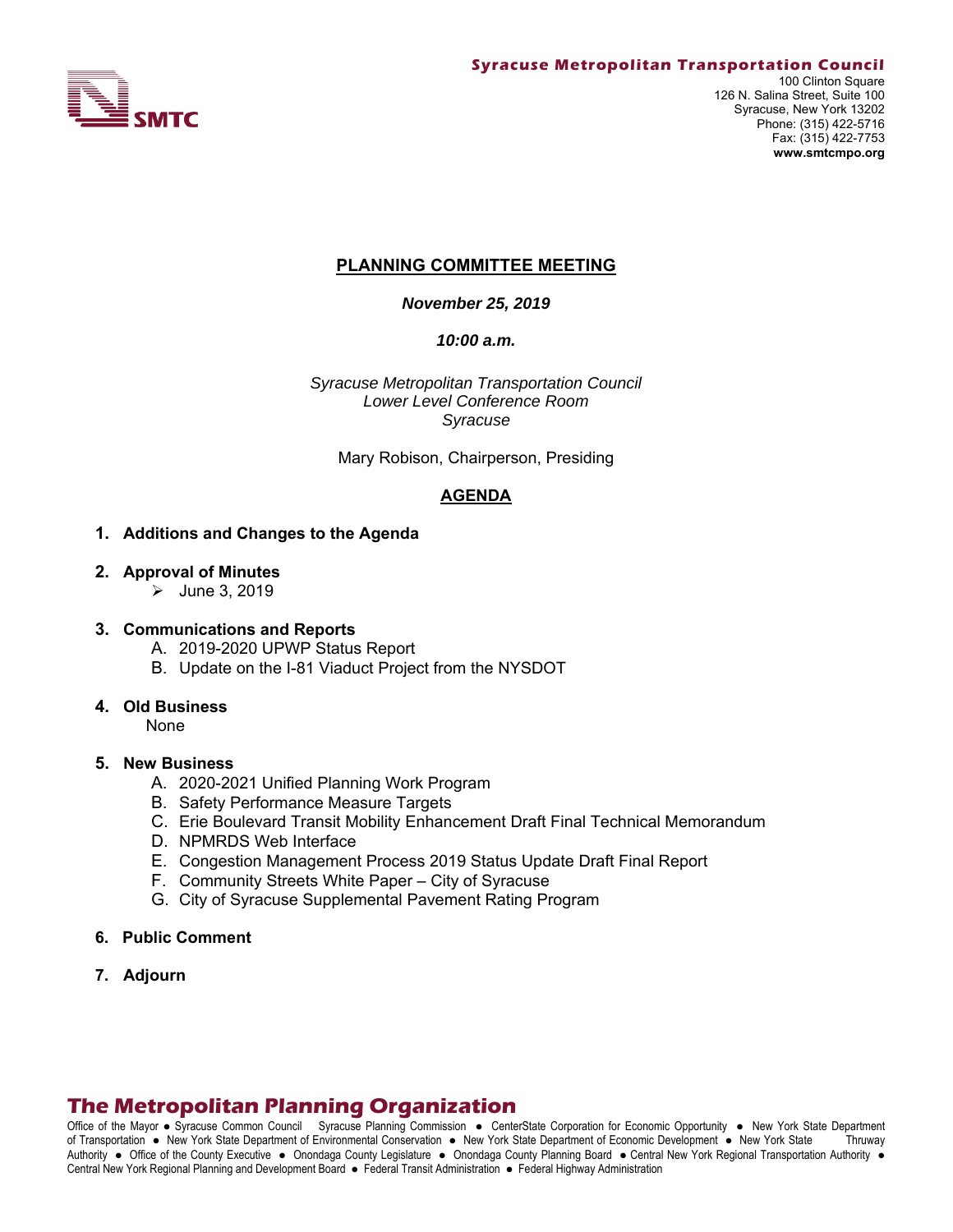# **SYRACUSE METROPOLITAN TRANSPORTATION COUNCIL**

### **MINUTES of the NOVEMBER 25, 2019 PLANNING COMMITTEE MEETING**

### **Voting Members Constanting Members Constanting Members**

Mary Robison, Chair Chair City of Syracuse David Bottar CNY Regional Planning & Development Board Neil Burke City of Syracuse DPW Trendon Choe NYS Department of Environmental Conservation Megan Costa **Syracuse-Onondaga County Planning Agency** Syracuse-Onondaga County Planning Agency Odean Dyer **Onondaga County Department of Transportation** Jerrin George **NYS Thruway Authority** Casey Jordan **Casey Jordan Casey Jordan Casey Jordan County Legislature** Casey Jordan County Legislature Owen Kerney **City of Syracuse** – Planning Dan Kolinski Empire State Development Rick Lee **CNY Regional Transportation Authority** John Reichert NYS Department of Transportation Jared Shepard **CenterState CEO** 

### **Also Attending**

# Julie Baldwin **NYS Department of Transportation** Carlos Gonzalez **FHWA** Dave Mankiewicz **CenterState CEO** David Roth NYS Department of Transportation

Trevor Thieme **NYS Thruway Authority** Chris Tuff Central New York Regional Transportation Authority

### **SMTC Staff**

James D'Agostino, Kevan Busa, Mario Colone, Jason Deshaies, Andrew Frasier, Kevin Kosakowski, Danielle Krol, Aaron McKeon, Meghan Vitale, and Patricia Wortley

### **BUSINESS MEETING**

### **1. CALL TO ORDER**

Chairperson Robison called the meeting to order at 10:01 a.m., in the Lower Level Conference Room of the Syracuse Metropolitan Transportation Council, Syracuse, NY. Introductions followed.

### **2. APPROVAL OF MINUTES**

The Chairperson inquired if there were any changes to the June 3, 2019 minutes. Mr. Jordan requested his stated remarks under the Armory Square item be deleted. The Chairperson called for a motion.

Mr. Dyer moved and Ms. Costa seconded approval of the minutes as amended. Motion carried.

# 1 of 4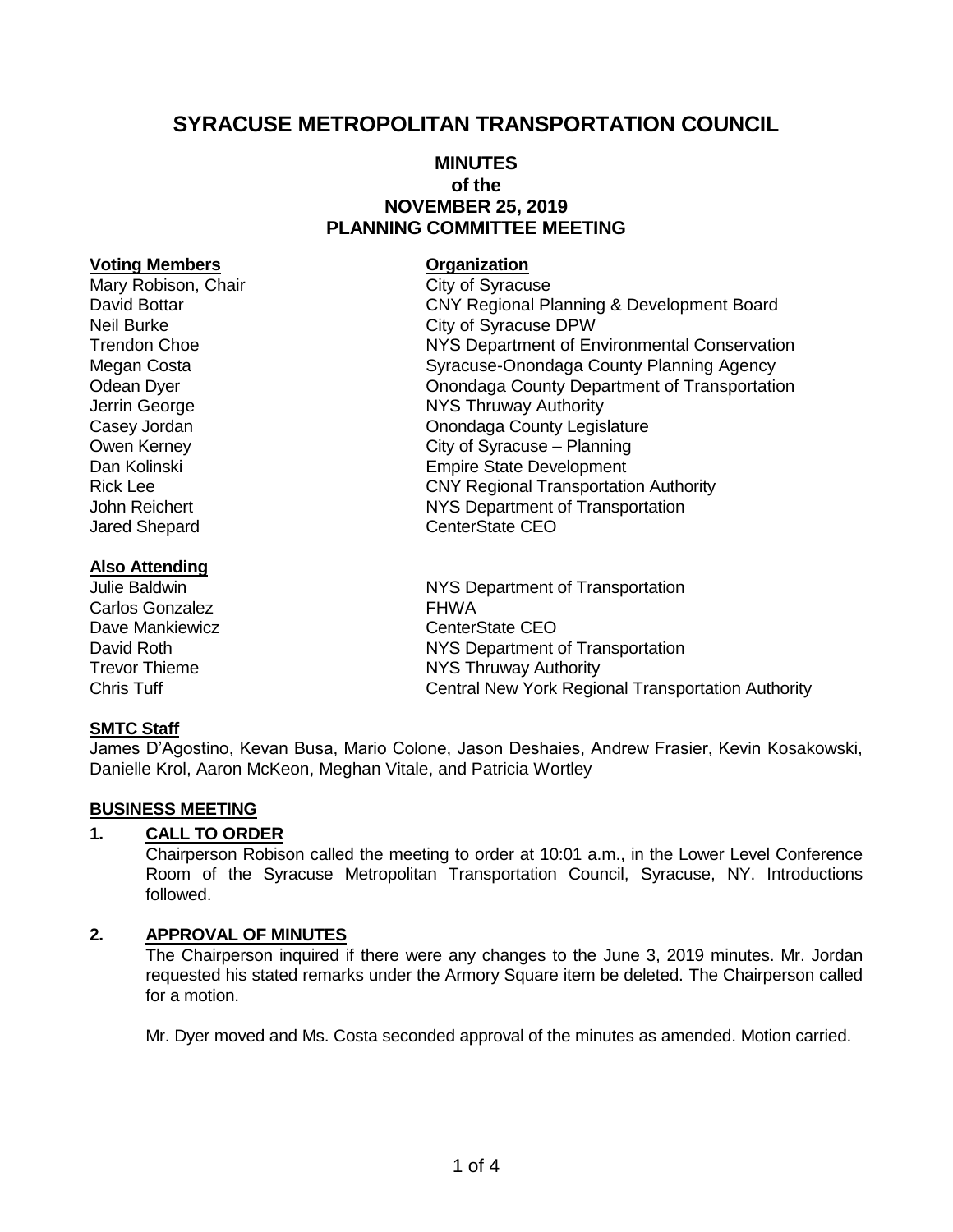# **3. COMMUNICATIONS AND REPORTS**

# **A. UPWP STATUS REPORT**

Mr. D'Agostino stated that the 2019-2020 Status Report would be highlighted under item 5A. He noted he has been reporting there was going to be a FAST Act rescission. There is no rescission through as a continuing resolution passed last week.

# **B. UPDATE ON THE I-81 VIADUCT PROJECT FROM THE NYSDOT**

Mr. D'Agostino stated the Mr. Frechette was unable to attend today's meeting and this item is tabled. Mr. Frechette will give an update at the Policy Committee meeting in December.

## **4. OLD BUSINESS**

None.

# **5. NEW BUSINESS**

# **A. 2020-2021 UNIFIED PLANNING WORK PROGRAM (UPWP)**

Mr. D'Agostino reviewed the current work program noting the completed items and other accomplishments. Mr. D'Agostino reviewed the new UPWP, with a \$1.6 million budget. He noted that we are receiving \$400,000 in SPR funds from the NYSDOT for the Dome Traffic Management and Events Strategic Plan. This will be a consultant led, multi-year study. Mr. D'Agostino stated that we received 15 applications in response to our October call letter. Mr. D'Agostino reviewed the proposals. There were two projects from the City of Syracuse and two projects from CenterState CEO that will be not part of the new program. We have no carryover funds from the current UPWP to program to the new UPWP.

Mr. Mankiewicz stated that CenterState obviously has concerns since their two projects were relative to I-81. He stated that they have met with NYSDOT and SMTC. He believes the southside concerns are being addressed. CenterState still has concerns about the downtown center core. These concerns include downtown employees, deliveries, etc. He stated that no one is opposed to the Community Grid; they are looking at how they can do the Community Grid. It is getting people to understand what is going to happen. Mr. Mankiewicz cited the Irving and Crouse areas and how these areas are going to respond to more traffic on the streets. The business groups are starting to talk to CenterState on how they are going to make this work. Mr. Mankiewicz stated that we cannot wait until the construction starts to address these issues. Mr. D'Agostino stated that the SMTC does not disagree; we are just not sure this is an UPWP project. He stated that it is part of the NYSDOT's process. We still have a preliminary draft DEIS. If it becomes clear that NYSDOT is not addressing the concerns as part of their process then CenterState can bring it back to the SMTC.

Mr. Reichert stated that Mr. Frechette has met with the hospitals. Mr. Mankiewicz stated that in conversations with Mr. Frechette he sounded constrained with regard to the neighborhoods. CenterState has talked with Mr. Loh from the City. CenterState is just looking for some help. He stated that tenants are already starting to make decisions about signing leases and building owners deciding if they should invest in their buildings. They need help sooner rather than later. Mr. D'Agostino stated CenterState could approach the SMTC if their needs are not being met by the NYSDOT. He stated that some of it is somewhat speculative. Mr. Mankiewicz stated that when things are speculative is when rumors run amok. Discussion ensued. Mr. Mankiewicz cited the 1,600 cars that park under the viaduct now. He questioned where are the people going to go. Mr. Frechette has told CenterState they are looking at building a garage. Employers are looking at where their employees are going to park and they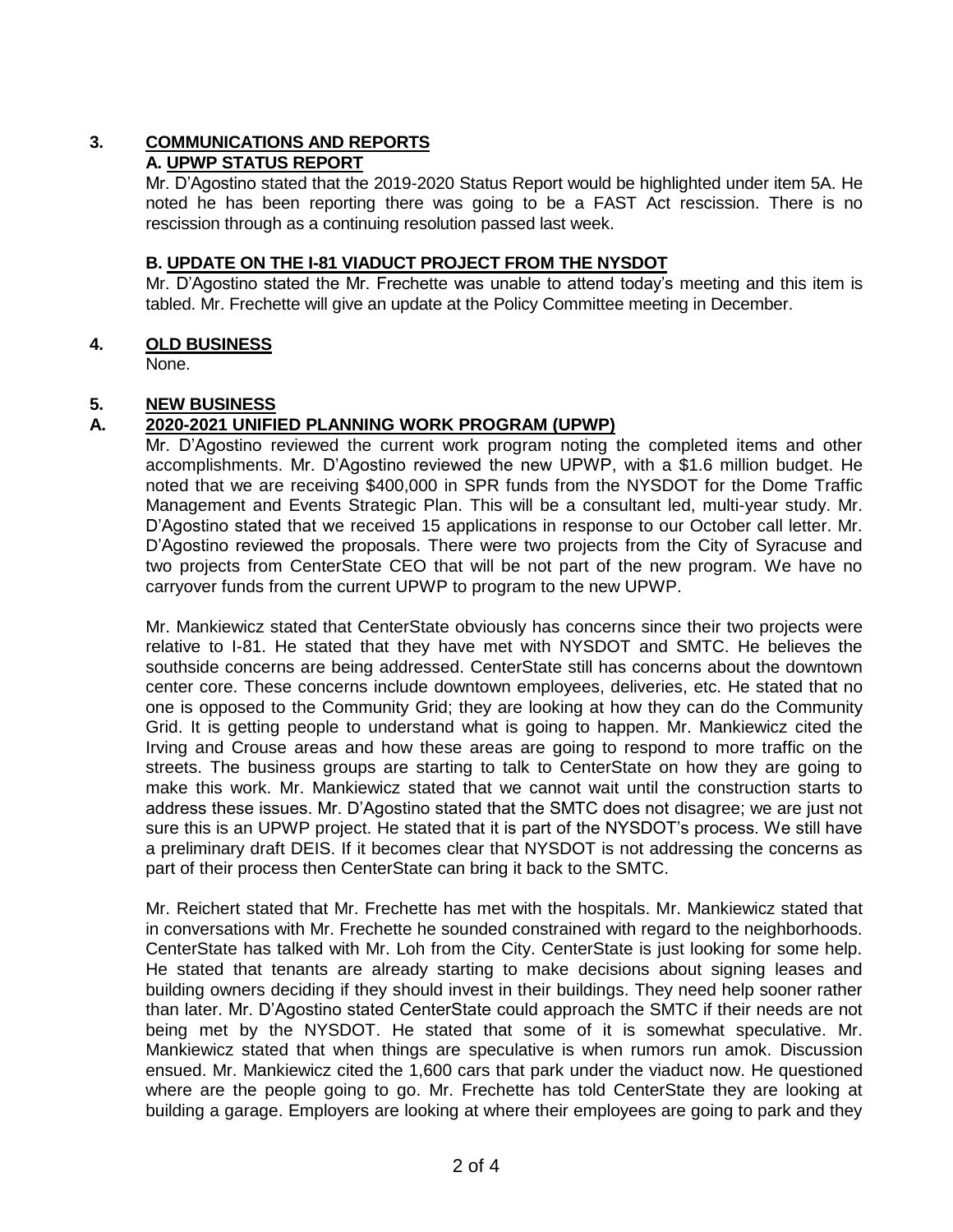are beginning to look to the suburbs. Mr. Reichert stated that he would relay the concerns back to Mr. Frechette.

Mr. Kerney acknowledged Mr. Mankiewicz's comments. They are worth reinforcing despite the project being omitted from the UPWP.

Mr. Kerney moved and Mr. Bottar seconded a motion that the Policy Committee adopt the 2020-2021 UPWP at their December 12 meeting. Motion carried with one opposition vote from CenterState CEO.

### **B. SAFETY PERFORMANCE MEASURES**

Mr. D'Agostino stated that as required by the FAST Act, the SMTC has the option to adopt the performance measures adopted by the State or develop our own. The State adopted 2020 safety targets in August 2019 for the following performance measures: number of fatalities, rate of fatalities per 100 million Vehicle Miles Traveled, number of serious injuries, rate of serious injuries per 100 million Vehicle Miles Traveled, and number of non-motorized fatalities and non-motorized serious injuries. The SMTC sees no need to develop our own so we will adopt the State's.

Mr. Reichert moved and Mr. Kerney seconded a motion that the Policy Committee adopt the Safety Performance Measures Resolution at their December 12 meeting. Motion carried unanimously.

### **C. ERIE BOULEVARD TRANSIT MOBILITY ENHANCEMENT DRAFT FINAL TECHNICAL MEMORANDUM**

Mr. D'Agostino stated that the Town of DeWitt requested this study. Mr. Busa gave an overview of the work performed.

Mr. Burke stated this study has been helpful to the City of Syracuse already with a proposed redevelopment of an unoccupied building on Erie Boulevard. Ms. Costa would like to use this information in other studies we are working on. It is a good model to use when we look at corridors. The town planning boards should work with the developers. She stated that this information is super helpful.

Mr. Burke moved and Mr. Kerney seconded a motion that the Policy Committee acknowledge the completion of the Technical Memorandum for the above project. Motion carried.

### **D. NPMRDS WEB INTERFACE**

Mr. D'Agostino stated that this is an informational item. The information is valuable as it gives us a set of tools, in addition to our model. It is a better understanding of 'what is.' Mr. Deshaies gave an overview of the tool.

Mr. Shepard inquired about getting the data. Mr. D'Agostino stated that people can request the data through the SMTC.

No action is required of this committee.

### **E. CONGESTION MANAGEMENT PROCESS 2019 STATUS UPDATE – DRAFT FINAL REPORT**

Mr. D'Agostino stated that this report utilizes data from the NPMRDS, as described in the last